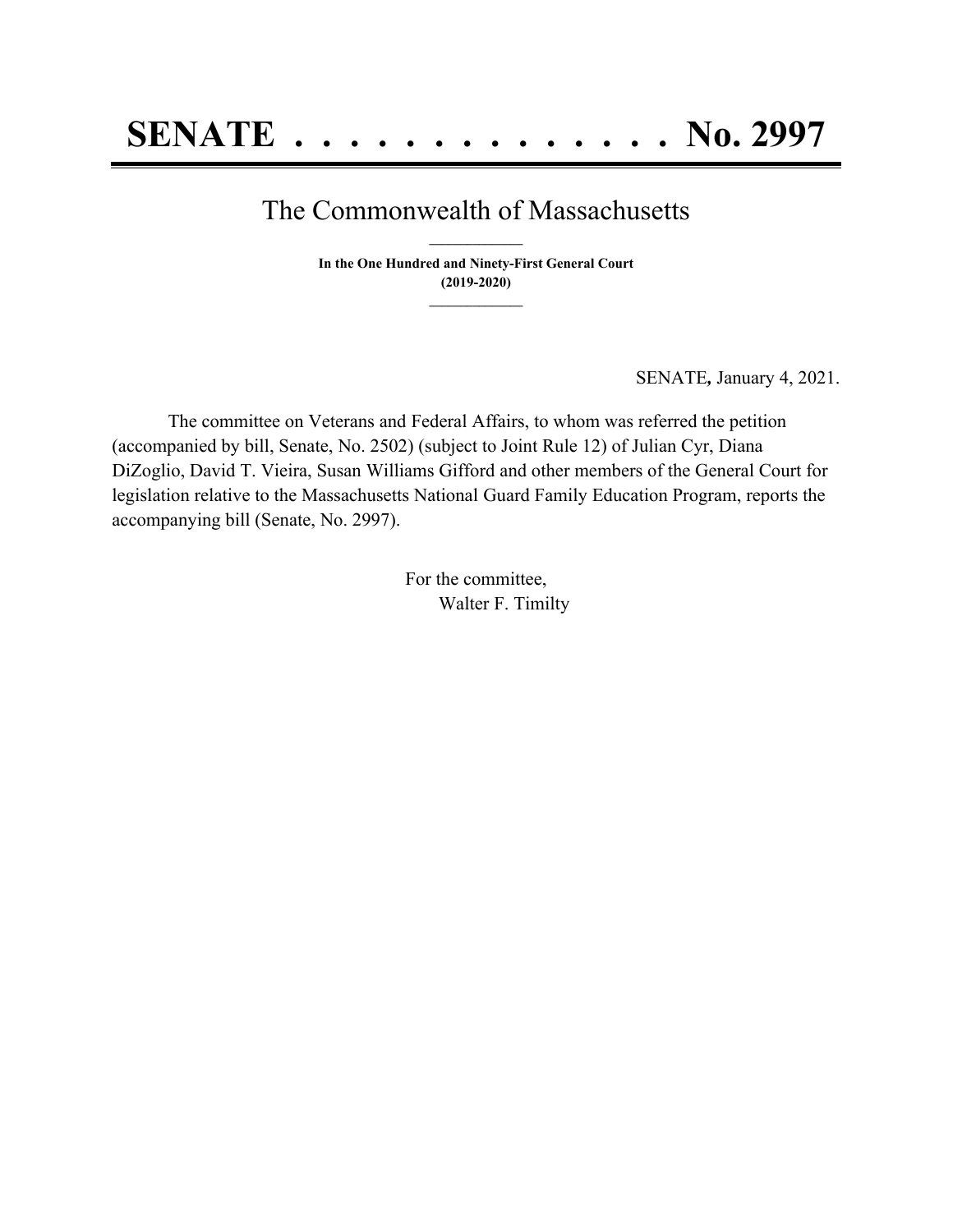FILED ON: 12/30/2020

## The Commonwealth of Massachusetts

**In the One Hundred and Ninety-First General Court (2019-2020) \_\_\_\_\_\_\_\_\_\_\_\_\_\_\_**

**\_\_\_\_\_\_\_\_\_\_\_\_\_\_\_**

An Act relative to the Massachusetts National Guard Family Education Program.

Be it enacted by the Senate and House of Representatives in General Court assembled, and by the authority *of the same, as follows:*

| $\mathbf{1}$   | SECTION 1. Chapter 33 of the General Laws, as appearing in the 2018 Official Edition,             |
|----------------|---------------------------------------------------------------------------------------------------|
| $\overline{2}$ | is hereby amended by inserting after section 137 the following section:-                          |
| 3              | Section 137A. The Massachusetts National Guard family education program (NGFEP)                   |
| $\overline{4}$ | shall be an extension of the National Guard Education Assistance Program as outlined in Section   |
| 5              | 137, to include dependents of Massachusetts Guard members when requirements are met as            |
| 6              | specified.                                                                                        |
| $\tau$         | National Guard members may split their state sponsored 130 credit tuition and fee waiver          |
| 8              | between dependents. Dependents are defined as immediate family members enrolled in the            |
| 9              | Defense Enrollment Eligibility Reporting System (DEERS).                                          |
| 10             | The program shall be administered by the Military Division which will maintain a record           |
| 11             | of tuition and fee credit total, not to exceed 130 total credits per service member. The Military |
| 12             | Division may issue a certificate of exemption from the matriculation fee and tuition to specified |
| 13             | dependents of the Massachusetts Army or Air National Guard members enrolled at any state          |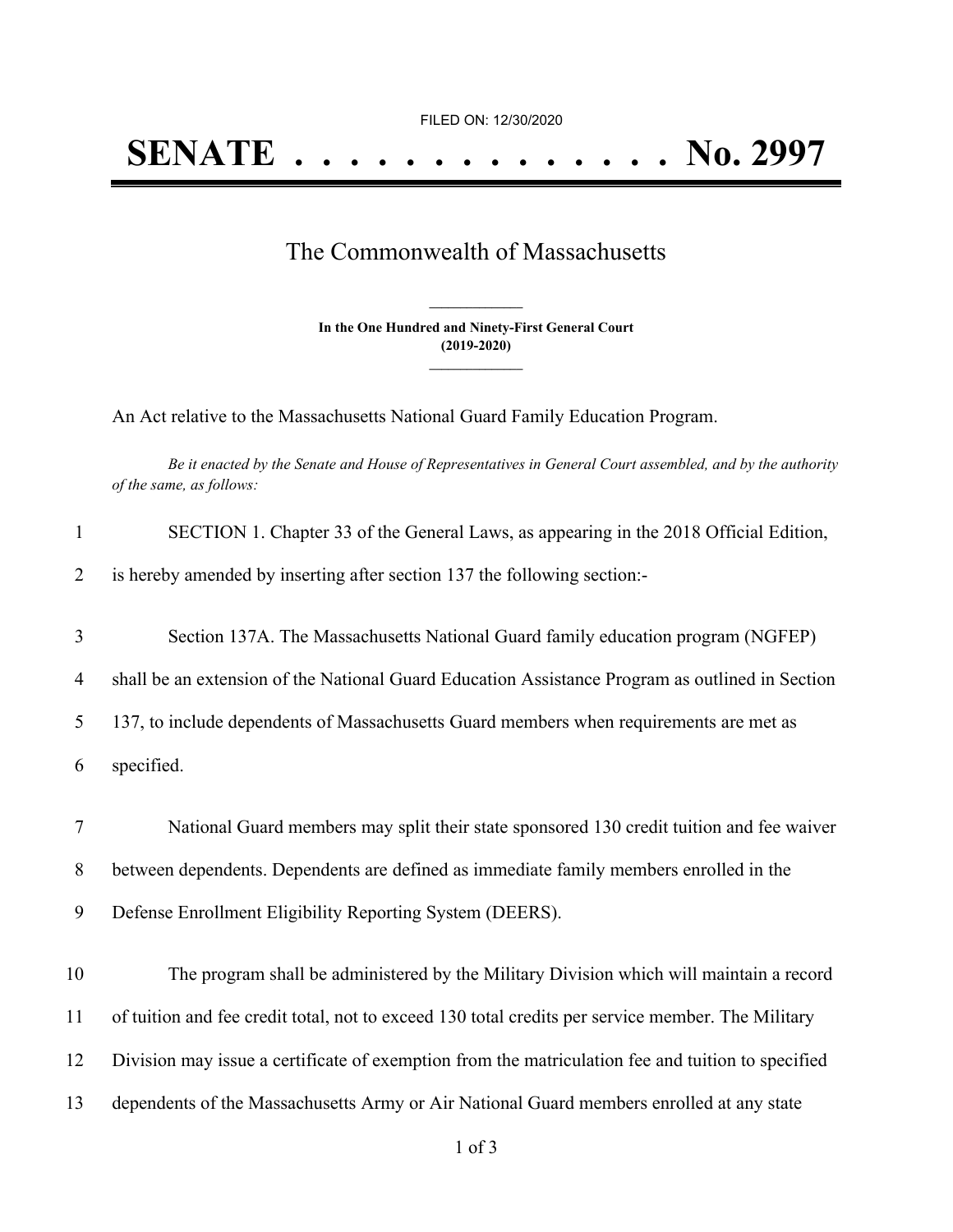| 14 | institution, in a program the cost of which is borne by the commonwealth, and who are qualified        |
|----|--------------------------------------------------------------------------------------------------------|
| 15 | as provided in this section. Identified dependents must use their specified credit allotment within    |
| 16 | ten years of service member separation or by the age of 26, whichever date is later.                   |
| 17 | To receive benefits from the program, the member must extend their current service                     |
| 18 | obligation or reenlist for NGFEP benefits after completing their initial 6-year military service       |
| 19 | obligation in the Massachusetts National Guard. In order to be eligible, the Massachusetts             |
| 20 | National Guard member must be eligible to serve an additional 6 year enlistment from the date of       |
| 21 | extension or reenlistment, be in good standing and a satisfactory participant in the Massachusetts     |
| 22 | National Guard, and have not previously used their 130 semester credit state tuition waiver.           |
| 23 | No combination of member and/or dependents shall receive benefits in excess of 130                     |
| 24 | semester credit hours total.                                                                           |
| 25 | Enrollment of a dependent in a course at any such institution shall be dependent on the                |
| 26 | availability of seats. For the purposes of this section, "availability of seats" is defined as         |
| 27 | vacancies that exist in a course after the enrollment of all tuition-paying students, and all students |
| 28 | who are enrolled under any scholarship or tuition waiver provisions.                                   |
| 29 | SECTION 2. Section 1B of chapter 112 of the General Laws, as appearing in the 2018                     |
| 30 | Official Edition, is hereby amended by striking out, in line 1, the first time it appears, the word    |
| 31 | "The" and inserting in place thereof the following words:-                                             |
| 32 | (1) As used in this section, the words "member of the armed forces" shall mean an active               |
| 33 | duty member of: (i) any branch of the United States military, (ii) the national guard of any state     |
| 34 | or (iii) the United States military reserves.                                                          |

of 3